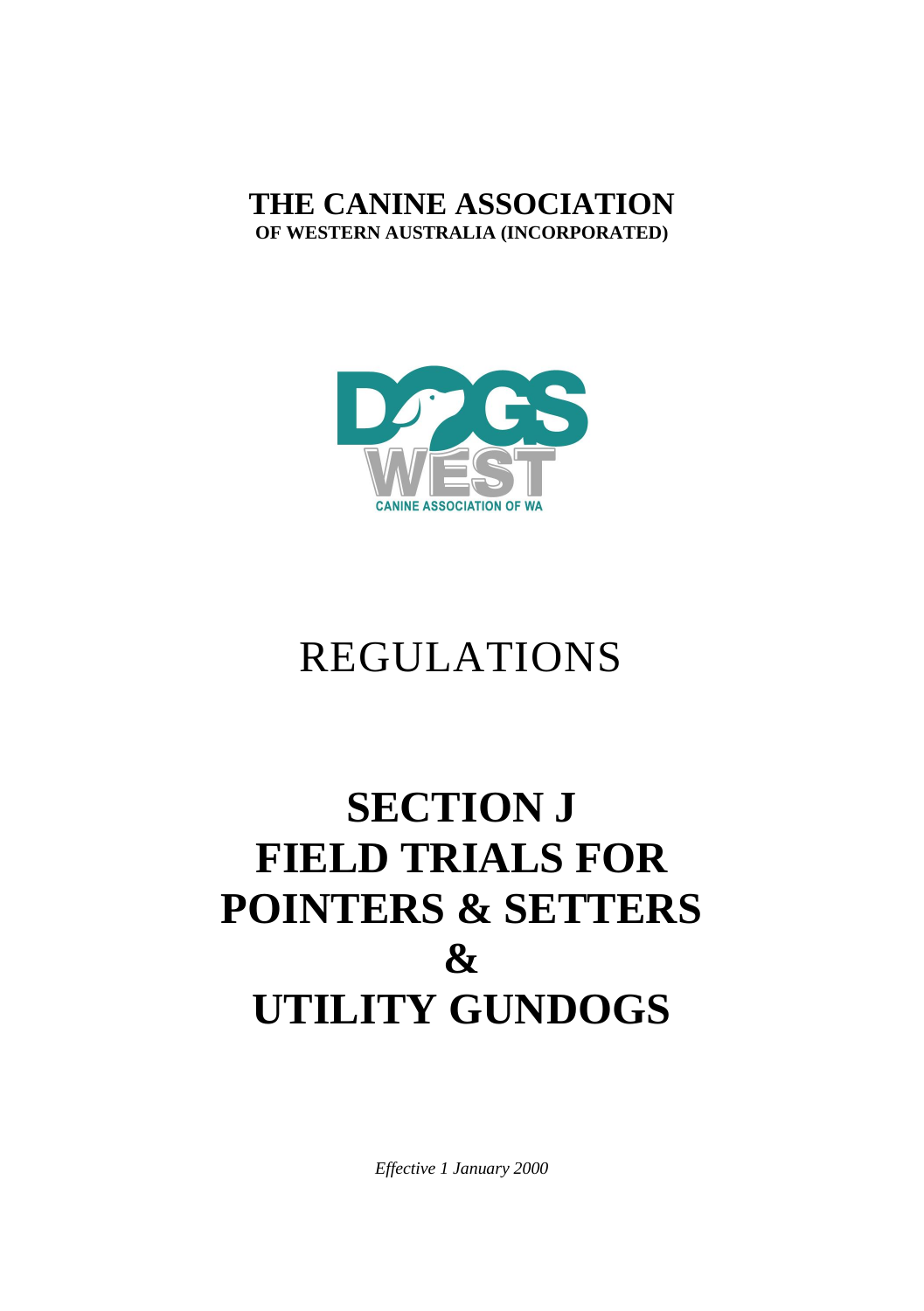# **INDEX**

# **SECTION J - SANCTIONED NON SHOOTING FIELD TRIALS FOR UTILITY GUNDOGS AND POINTERS & SETTERS**

# **FTUG - UTILITY GUNDOGS**

| FTUG1 |
|-------|
| FTUG2 |

# **FTPS – POINTERS & SETTERS**

| FTPS1             |
|-------------------|
| FTPS <sub>2</sub> |

**Any breach of the regulations in this section is an offence (08/20)**